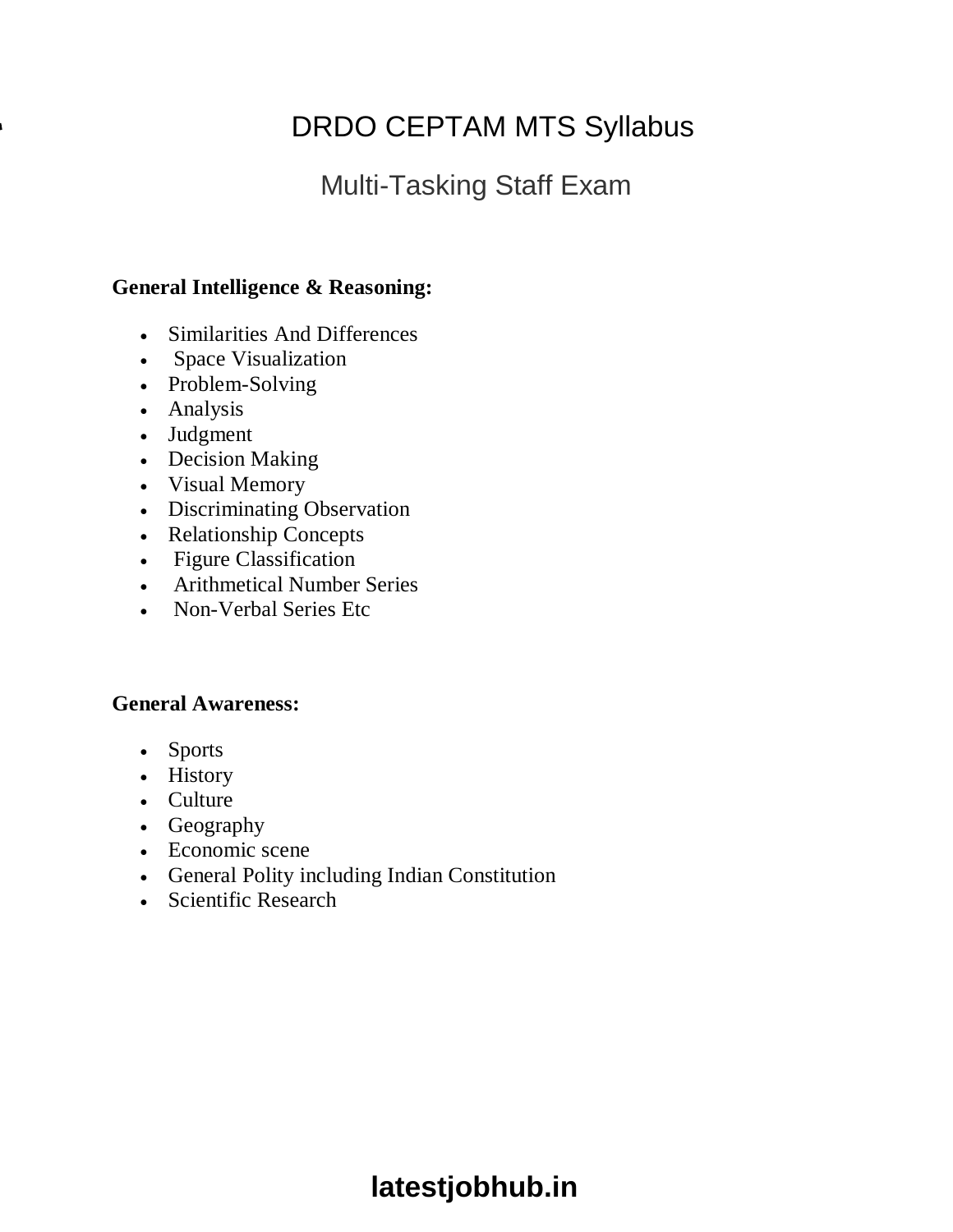#### **Quantitative Aptitude & Numerical Ability:**

- Number Systems
- Computation of Whole Numbers
- Decimals and Fractions and relationship between Numbers
- Fundamental arithmetical operations
- Percentages Ratio and Proportion
- Averages
- Interest
- Profit and Loss
- Discount use of Tables and Graphs
- Mensuration
- Time and Distance
- Ratio and Time
- Time and Work etc.

#### **General Science:**

- Physics
- Chemistry
- Biology

#### **General Mathematics:**

- Fundamental Arithmetical operations
- Percentages
- Ration and Proportion
- Profit and Loss
- Simple Interest
- Average
- Discount
- Partnership
- Time & Work

### **[latestjobhub.in](http://latestjobhub.in/)**